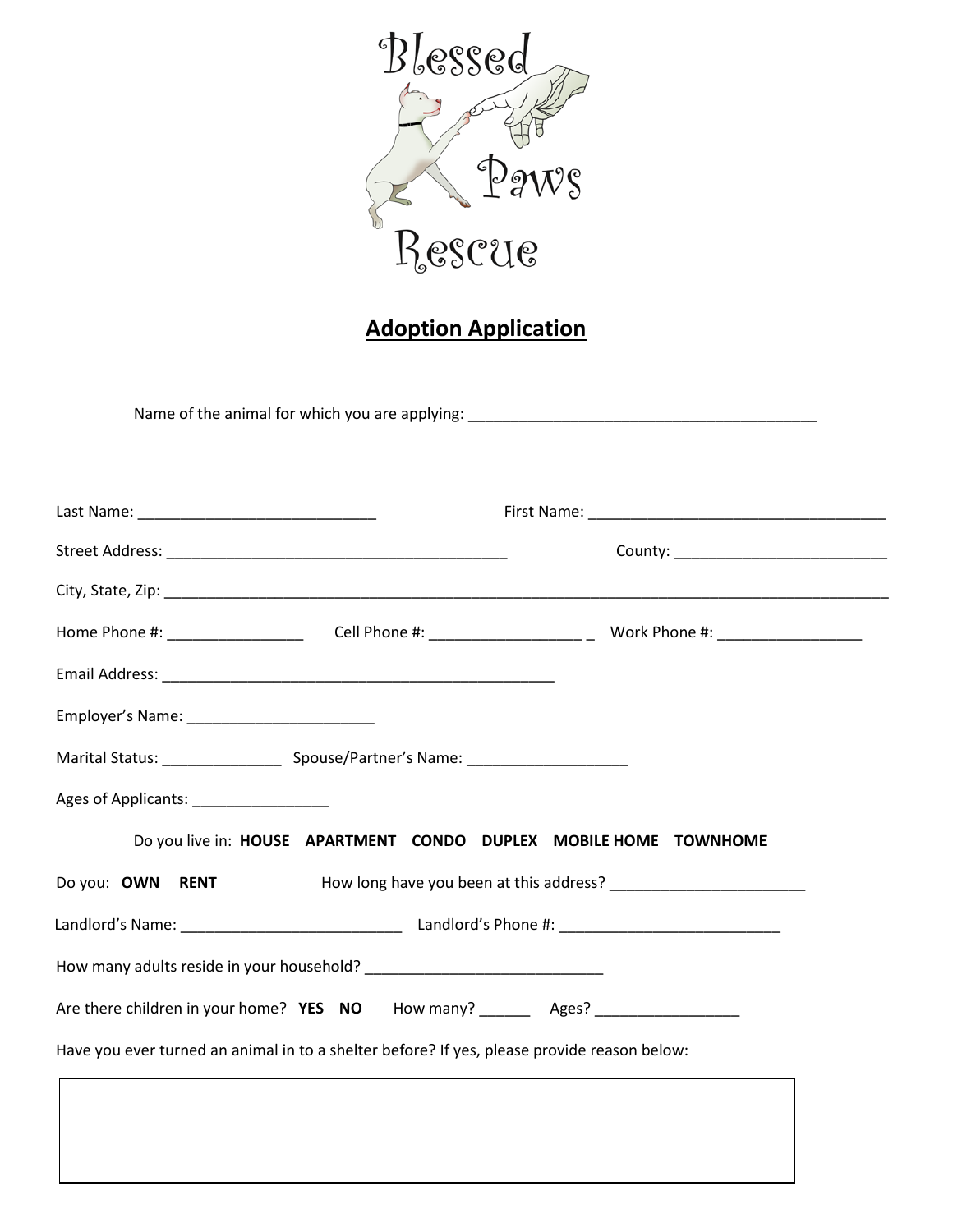How many pets have you owned in the last five (5) years? \_\_\_\_\_\_\_\_\_\_\_\_\_\_\_\_\_

If you no longer have your pets from the last five (5) years, what is the reason?

| Where will your new pet be when no one is home? _________________________________ |  |  |
|-----------------------------------------------------------------------------------|--|--|
| How many hours a day will your new pet be left alone? __________________________  |  |  |
|                                                                                   |  |  |

*If renting, we will contact your landlord to ask if having animals in the home is acceptable.*

If you are a member of a condominium or Homeowner's Association:

Name of complex/association: \_\_\_\_\_\_\_\_\_\_\_\_\_\_\_\_\_\_\_\_\_\_\_\_\_\_\_

Restrictions such as weight, pet type, etc.: \_\_\_\_\_\_\_\_\_\_\_\_\_\_\_\_\_\_\_\_\_\_\_\_\_\_\_\_\_\_\_\_\_\_\_\_\_\_\_\_\_\_\_\_

Please list two (3) personal references:

| <b>Name</b> | <b>Address</b> | Phone # | How long known? |
|-------------|----------------|---------|-----------------|
|             |                |         |                 |
|             |                |         |                 |
|             |                |         |                 |
|             |                |         |                 |
|             |                |         |                 |
|             |                |         |                 |